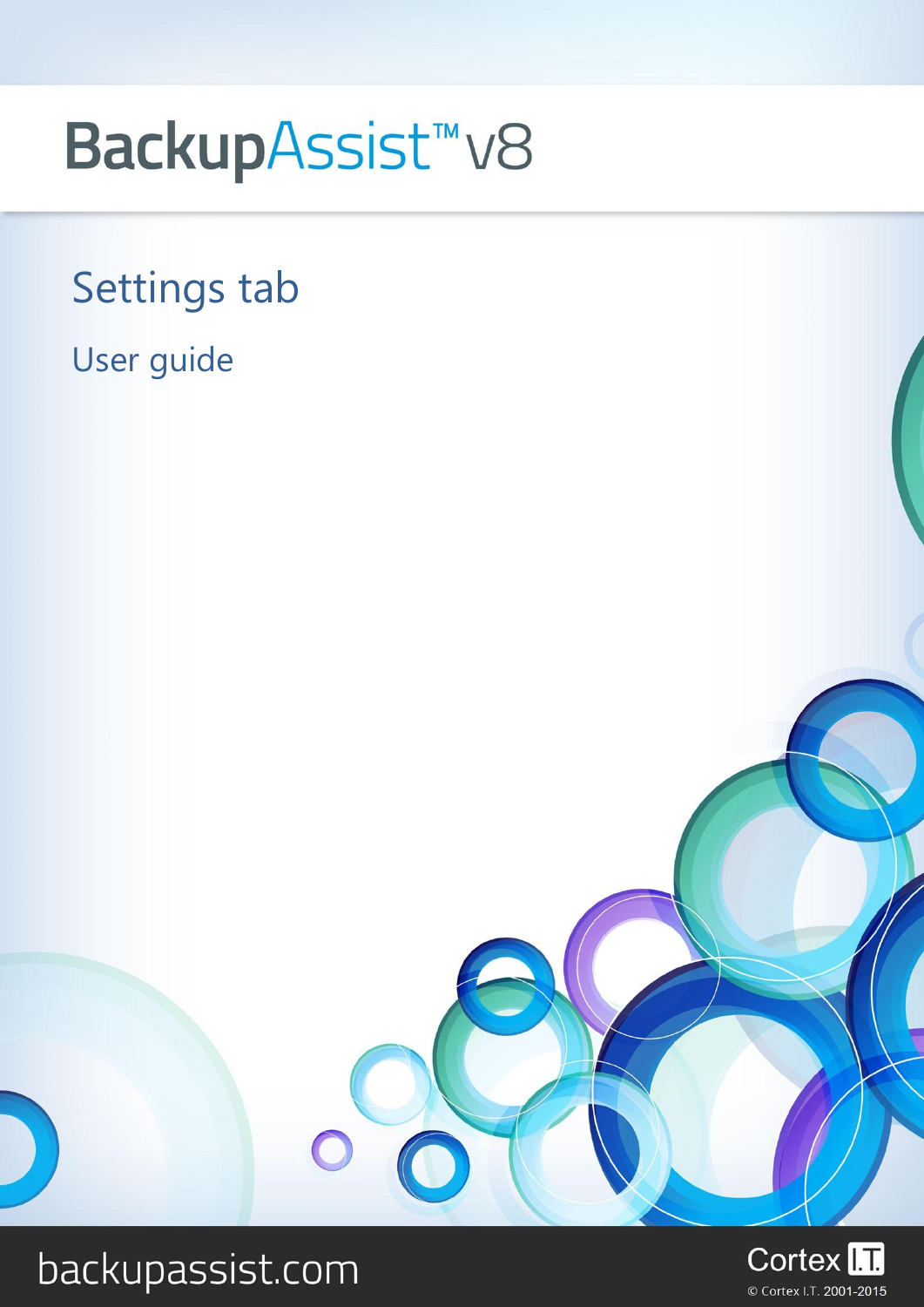## **Contents**

| 1. |  |
|----|--|
|    |  |
|    |  |
|    |  |
| 2. |  |
|    |  |
|    |  |
|    |  |
|    |  |
|    |  |
|    |  |
|    |  |
|    |  |
|    |  |
|    |  |
|    |  |
| 3. |  |
|    |  |
|    |  |
|    |  |
|    |  |
|    |  |
|    |  |
|    |  |
|    |  |
|    |  |
|    |  |
|    |  |
|    |  |
|    |  |
| 4. |  |
|    |  |
|    |  |

 $\,1\,$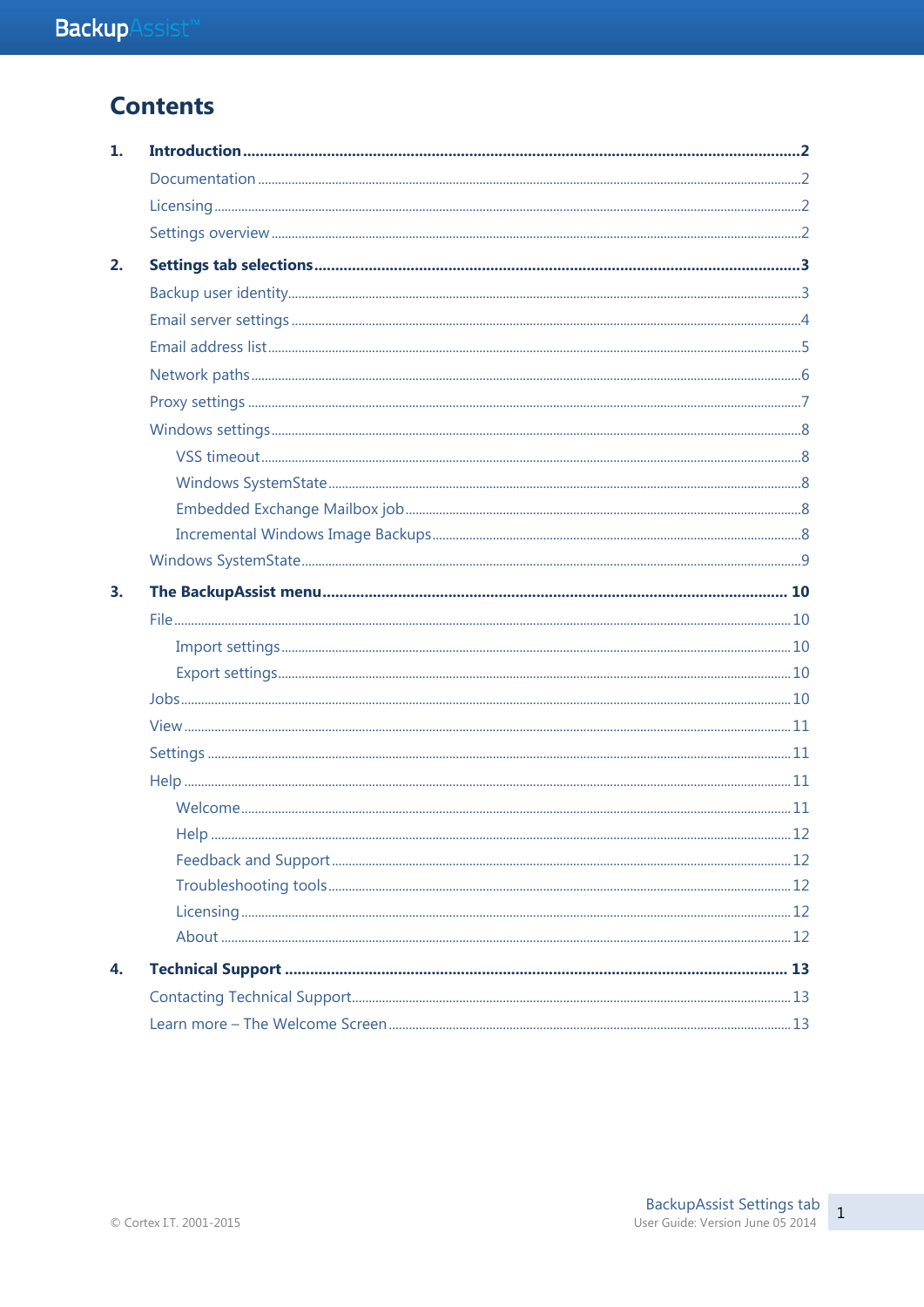## 1. Introduction

BackupAssist"s *main menu* contains useful tools, and settings that apply to the application as a whole. The *Settings tab* contains additional configurations that can be applied to each backup job. This whitepaper explains these options and how to use them.

## Documentation

The different backup types that the Setting tab configurations apply to, are documented in their own whitepapers. The below links are good starting points for planning your backup strategy:

- For information on the BackupAssist Backup tab, see the [BackupAssist Backup Tab Whitepaper.](http://www.backupassist.com/education/v8/whitepapers/backup_whitepaper.html)
- For information on the BackupAssist Restore tab, see the [BackupAssist Restore Tab Whitepaper.](http://www.backupassist.com/education/v8/whitepapers/restore_whitepaper.html)
- For information on the BackupAssist Recover tab, see the [BackupAssist Recover Tab Whitepaper.](http://www.backupassist.com/education/v8/whitepapers/recover_whitepaper.html)

## **Licensing**

BackupAssist requires a license once the initial trial period has expired. Please contact your local BackupAssist reseller or distributor for pricing information, or visit [www.BackupAssist.com.](http://www.backupassist.com/)

## Settings overview

The BackupAssist application menu is along the top of the UI and remains visible above every tab and screen. The Settings tab is on the lower left and contains six configurations.



2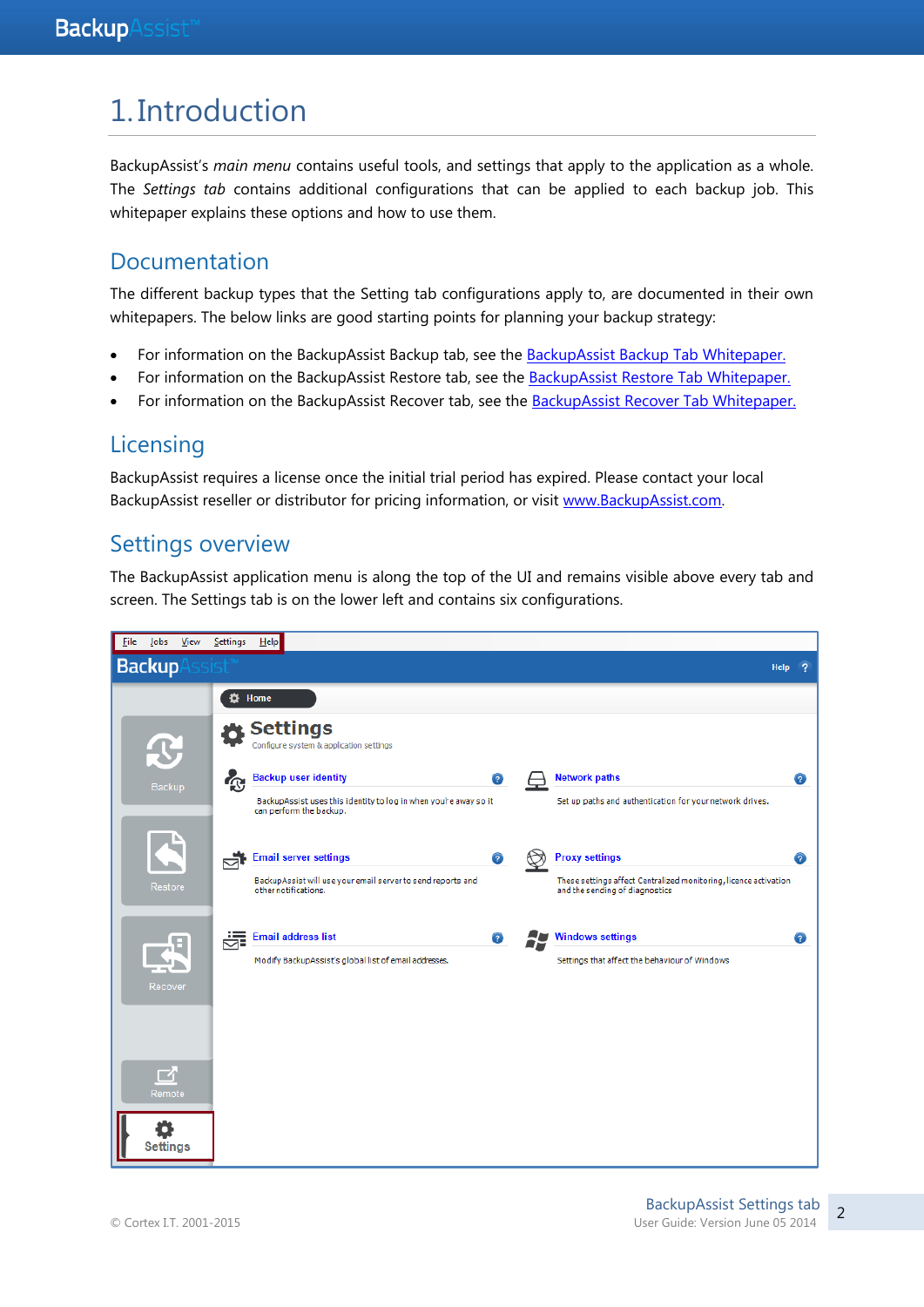## <span id="page-3-0"></span>2. Settings tab selections

The Settings tab contains configurations that can be used by any backup job that you create. The *Backup user identity* and *Email server* should be set up before creating a backup job.

## Backup user identity

Backup jobs require an administrator account with read access to the data source, and full read-write access to the backup"s destination. It is recommended that a dedicated backup account is created for this purpose. The account"s details are entered here and your backup jobs will be launched using these credentials. The account"s permissions will be validated both when the backup user identity is entered and each time the job is executed. If no account is specified or the account has insufficient permissions, the backup job will fail and note the error in the backup report.

A video explaining the creation of a backup user identity can be found on our, [Videos Webpage.](http://www.backupassist.com/education/videos.html)

| <b>Backup user identity</b><br><b>Backup</b><br>Enter a name and password for your backup user.                                                                                                                                                                                                                                                            |                                                                                                                                                                 |              |  |  |  |
|------------------------------------------------------------------------------------------------------------------------------------------------------------------------------------------------------------------------------------------------------------------------------------------------------------------------------------------------------------|-----------------------------------------------------------------------------------------------------------------------------------------------------------------|--------------|--|--|--|
| O Provide a backup user identity (recommended)<br>The backup processes will run as if this user is logged in and performing the<br>backup manually.<br>Make sure that the user entered here has access to all the files and directories you<br>want to back up. If you're backing up to tape, make sure this user is part of the<br>Backup Operator group. |                                                                                                                                                                 |              |  |  |  |
| Username:                                                                                                                                                                                                                                                                                                                                                  | backupadmin                                                                                                                                                     |              |  |  |  |
| Password:                                                                                                                                                                                                                                                                                                                                                  |                                                                                                                                                                 |              |  |  |  |
|                                                                                                                                                                                                                                                                                                                                                            | This password should never expire.                                                                                                                              |              |  |  |  |
| Domain:                                                                                                                                                                                                                                                                                                                                                    | <b>GUMTREE</b>                                                                                                                                                  |              |  |  |  |
|                                                                                                                                                                                                                                                                                                                                                            | Use your local system login                                                                                                                                     |              |  |  |  |
| resources<br>technical support has suggested its use.                                                                                                                                                                                                                                                                                                      | If this setting is selected BackupAssist may not be able to access network<br>This setting is only recommended for those who understand its implications, or if |              |  |  |  |
|                                                                                                                                                                                                                                                                                                                                                            |                                                                                                                                                                 | Cancel<br>ΩК |  |  |  |

To configure a Backup User Identity in BackupAssist:

- 1. Select the **Settings Tab** and select **Backup user identity.**
- 2. Select **Provide a backup user identity** (recommended). The local system account should only be selected if requested by the BackupAssist technical support team.
- 3. Enter the username and password for the account to be used as the Backup User Identity.
- 4. Either type the domain name for the user directly or select it from the domain drop-down menu. If the account is not a member of a domain, you can simply select the computer name of the machine or leave the domain field blank.
- 5. Click OK

Once a **Backup user identity** has been created, it should be tested by running a backup job.

**Use your local system login** should only be selected if requested by the BackupAssist technical support team, or if you are having difficulties using a Backup user identity. A local user account may not have the required access, and if a user/local account is disabled or locked your backup job will fail.

3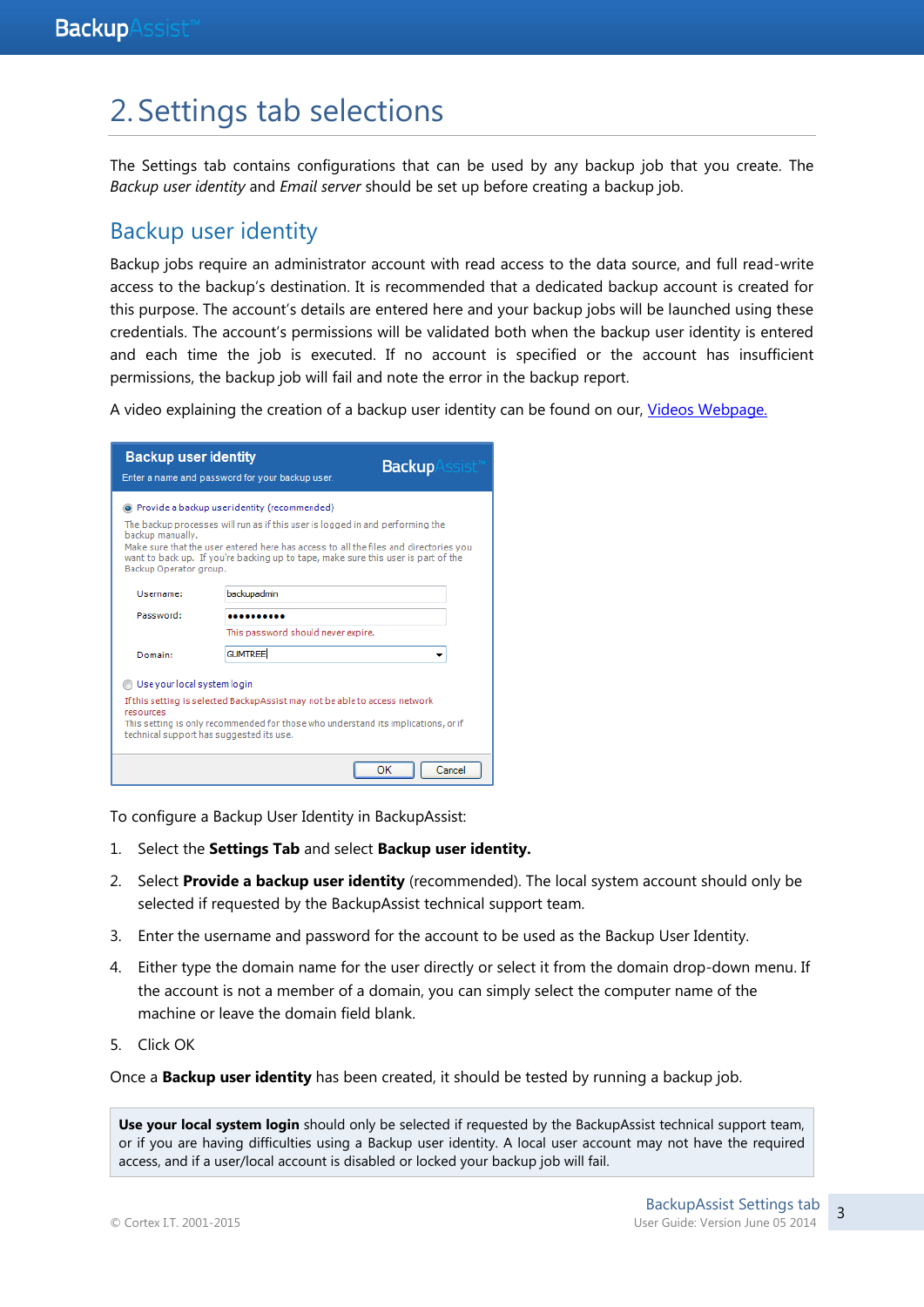### Email server settings

BackupAssist can email backup reports after a backup job has been run. To send these emails, BackupAssist must be provided with the details of an SMTP mail server. These details are entered here.

| <b>Mail server settings</b>                                       | Enter your mail server settings.                                                                                                                                                      | <b>Backup</b> Assist |
|-------------------------------------------------------------------|---------------------------------------------------------------------------------------------------------------------------------------------------------------------------------------|----------------------|
| $\overline{v}$                                                    | Activate email features in BackupAssist<br>Note that if you are sending emails from one domain to another, most mail servers<br>require authentication with a user name and password. |                      |
|                                                                   | BackupAssist emails come from this person:                                                                                                                                            |                      |
| Name:                                                             | BackupAssist on FILE-SERVER                                                                                                                                                           |                      |
| Fmail:                                                            | backupadmin@gumtrees.com                                                                                                                                                              |                      |
| <b>SMTP Server:</b><br>Connection type:<br>Username:<br>Password: | mailserver.com<br>Autodetect                                                                                                                                                          | Port: 25             |
|                                                                   | Test settings and connection type                                                                                                                                                     |                      |
|                                                                   |                                                                                                                                                                                       | Cancel<br>OK         |

To configure mail server settings in BackupAssist:

- 1. Select the **Settings Tab.**
- 2. Select **Mail Server Settings.**
- 3. Check **Activate email features in BackupAssist**.
- 4. Enter a name in the **Name** field and email address in the **Email** field to denote who the emails that BackupAssist sends come from.

These details provide the sender information for the emails sent by BackupAssist. When you receive BackupAssist emails, they look as if they were sent by this person within your email client. The email address does not need to be valid, but depending on your mail server, you may need to specify one that is of the same domain (eg. @backupassist.com) as the mail server.

- 5. Enter the name of your mail server in the **SMTP Server** field (eg. mail.domain.com). It can be a good idea to use the server's IP address, because it removes the dependency on DNS. If your DNS server is down, your mail will still be sent if you use the IP address of the mail server.
- 6. Enter the mail server port number in the **Port** field. Most servers run on port 25, but some ISPs will block this port and run their mail server on a different one.
- 7. Choose a method for connection to your mail server in the **Connection type** drop-down menu
- 8. Enter a valid **username** and **password** that has permission to send email using the specified SMTP server. These are the credentials used by the BackupAssist email account.
- 9. Click OK

BackupAssist provides a number of methods for communicating with your mail server. If you are unsure which method applies to your mail server click **Test settings and connection type** and BackupAssist will determine the most appropriate. **AutoDetect** will attempt all possible connection types.

4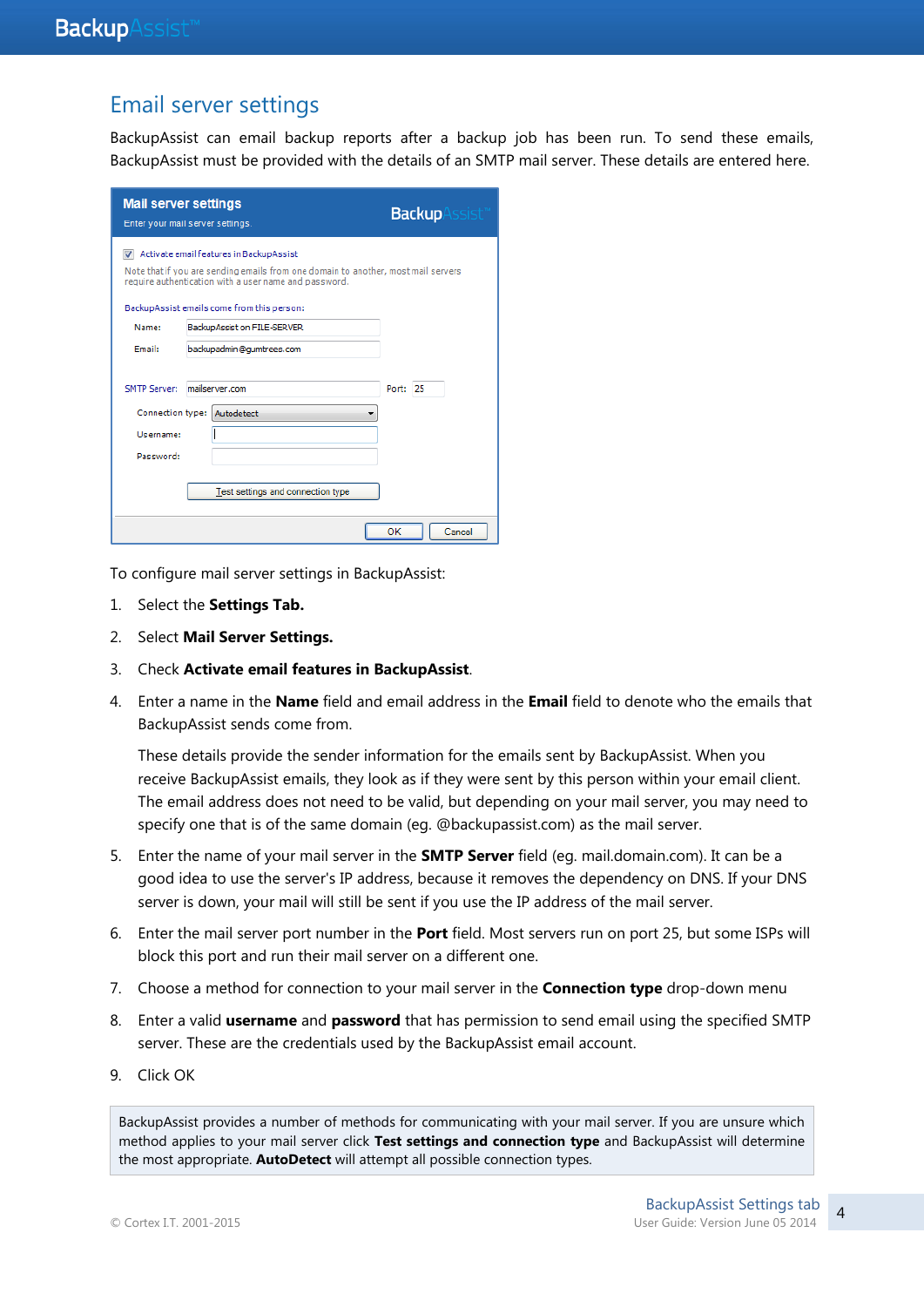## Email address list

This option is used to define and store the email addresses of potential notification recipients. The list will be used to populate the recipient selection screen when configuring an email notification for a backup job. Any email addresses entered during the creation of a new notification (while creating a backup job) are automatically added to this list.



To configure an Email address list in BackupAssist:

- 1. Select the **Settings Tab.**
- 2. Select **Email address list.**
- 3. To **add** a new email address, input the email address directly in the **Add new address** field.
	- Email addresses should be entered in the form Name <emailalias@domain.com> For example below: Support <support@backupassist.com>
	- You can, however, simply enter the email address (john@backupassist.com) if you are not concerned about who the email is addressed to.
- 4. Select the type of emails that can be accepted by this address in the **Send as** drop-down menu
	- **HTML:** emails sent will include HTML formatting for display. Email reports in BackupAssist are much more readable when HTML formatting is used.
	- **Plain:** emails are sent in plain-text. Some email browsers do not support HTML so it is recommended that you use **Plain** for such email addresses.
- 5. Click **Add** once you have input the appropriate email address and type.
- 6. The new email address will now be displayed in the global list and be available for any notifications created in the future.

To **edit** an email address, select the email address in the list and click **Edit.** You can edit the name, email address and type. Changes made to the email address will be applied to all notifications using that email address.

To **remove** an email address, select the email address in the list and click **Remove**. The email address will be removed from the list and no longer available to any notifications created. The email address will also be removed from any notifications that use the address as one of its recipients.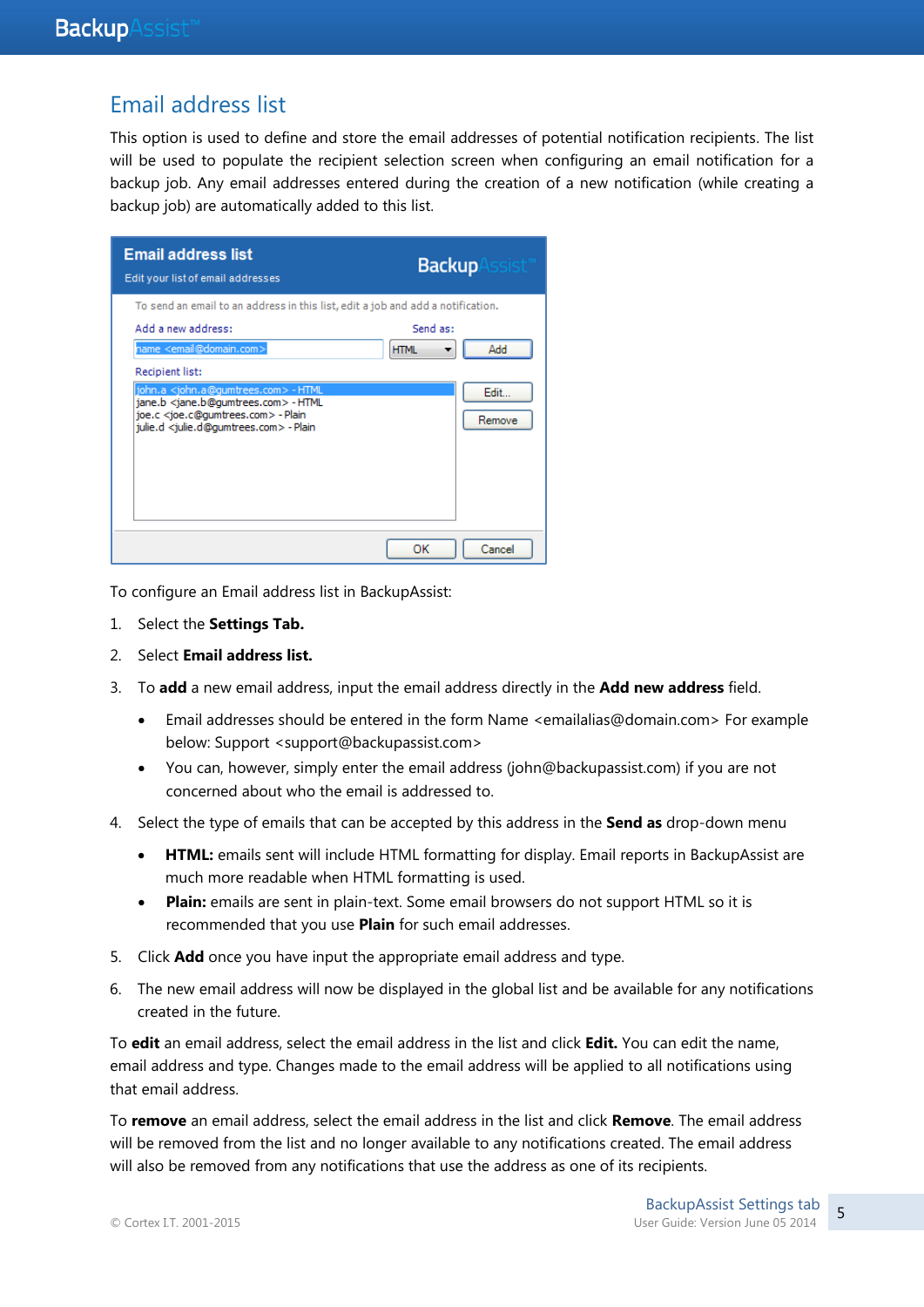## Network paths

This option allows you to provide access credentials to networks, domains and drives that the default account (*Backup user identity)* does not have access to. Enter or browse to the location and add it to the Path list. The *Edit* option will allow you to enter an authentication account that is different to the default account. When you create a backup job to a remote location, that location will be added here

| <b>BackupAssist network path list</b><br>Changes here will affect all jobs. |                      | <b>Backup</b> Assist |
|-----------------------------------------------------------------------------|----------------------|----------------------|
| Add new UNC path:                                                           |                      | Browse<br>Add        |
| BackupAssist UNCpath list:                                                  |                      |                      |
| Path                                                                        | Connect as           | Edit                 |
| \\DSHARE\Downloads                                                          | <b>GUMTREES\john</b> | Remove               |
|                                                                             |                      | ОК<br>Cancel         |

**Note**: Having multiple connections to a resource using the same logon credentials can generate a Windows error, such as a BA260 error. It is therefore recommended that you avoid having mapped shares on the computer running BackupAssist, that are the same as the paths configured within BackupAssist.

To configure a network path in BackupAssist:

- 1. Select the **Settings Tab.**
- 2. Select **Network Paths.**

To **edit** a network path: Select the path in the list and click **Edit.** You can now edit either the network path itself, or the username and password used to access it. Changes made to a network path will be applied to all jobs using that selection.

To **remove** a network path: Select the path in the list and click **Remove**. The network path will be removed from the list and no longer available to any jobs for data selection. Jobs that use the network path as part of their file selection will no longer backup this data.

3. **Add new UNC path**: Input the network path directly or **Browse** for it.

If browsing, you will be taken directly to My Network Places. Network paths must be entered in their UNC form **\\Servername\Sharename** (eg. \\SBS-SERVER\accountdata)

- 4. Click **Add** once you have input the appropriate network path.
- 5. BackupAssist will attempt to connect to the network path using the username and password of the backup user identity. If the backup user identity cannot access the network path, you will be asked to supply a different username and password that has access.
- 6. The new network path will be displayed in the global list and be available for selection in any job.
- 7. Click OK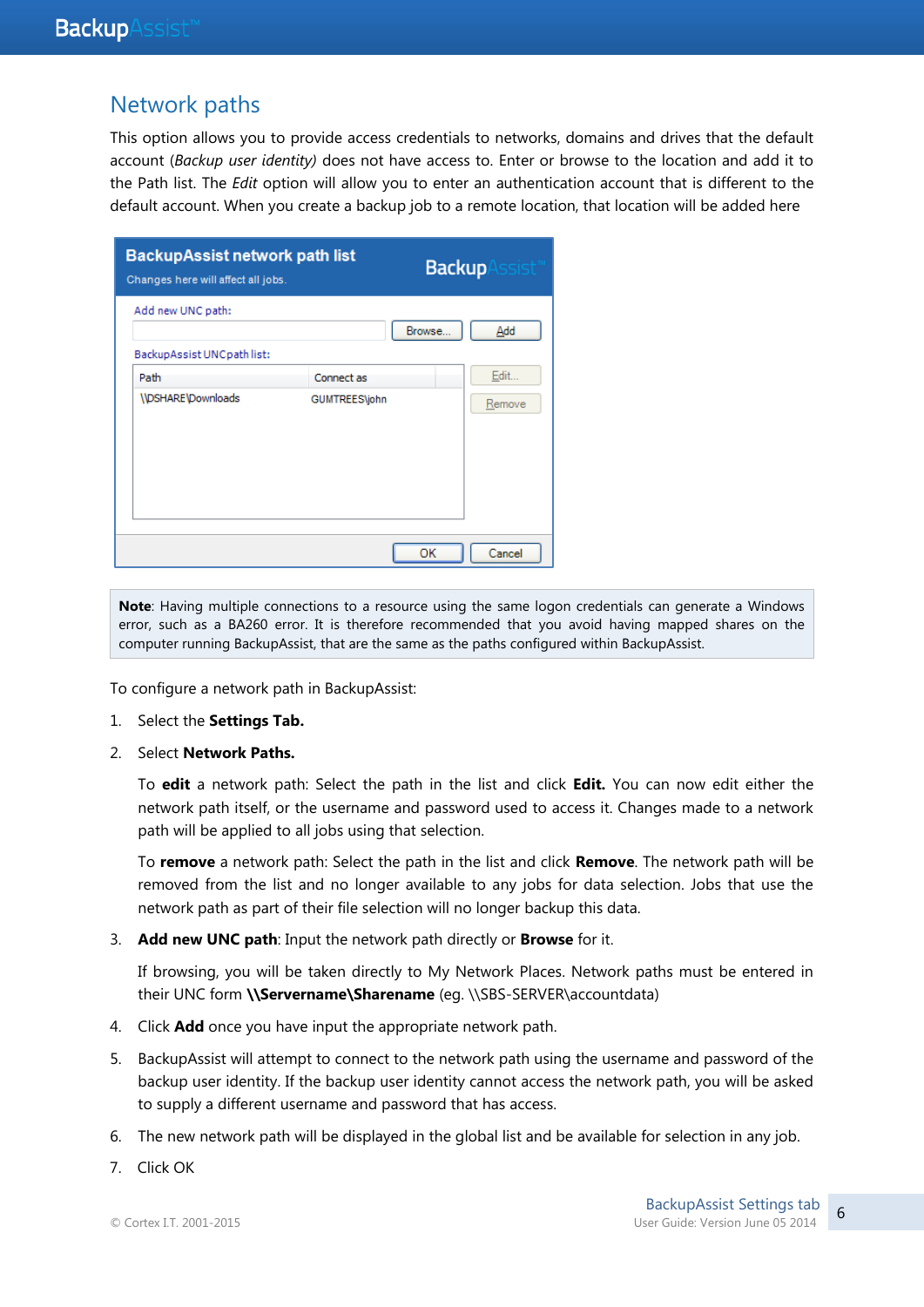### Proxy settings

This option is used to configure proxy settings so that BackupAssist can access the internet for tasks such as posting Centralized Monitoring reports, license activation and sending diagnostic emails.

The proxy settings defined in your web browser (or your machine"s group policy) are the default proxy settings. A specific proxy server can be entered here for BackupAssist to use.

| <b>Proxy settings</b> | Set the proxy that BackupAssist will use to access the internet | <b>Backup</b> A<br>ssist               |
|-----------------------|-----------------------------------------------------------------|----------------------------------------|
| O Default settings    |                                                                 |                                        |
| No proxy              |                                                                 |                                        |
| Specific proxy        |                                                                 |                                        |
| Proxy address:        | proxy.company.com                                               | Port<br>80<br>$\overline{\phantom{a}}$ |
| User name:            |                                                                 | optional                               |
| Password:             |                                                                 | optional                               |
|                       |                                                                 |                                        |
|                       |                                                                 |                                        |
|                       |                                                                 | OK<br>Cancel                           |

To configure a Proxy setting in BackupAssist:

- 1. Select the **Settings Tab.**
- 2. Select **Proxy settings.**
- 3. Select where you would like BackupAssist to take its Proxy setting from.

**Default settings** (recommended for most users): BackupAssist will use Internet Explorer proxy server settings defined either within the domain's Group Policy or the logged-in user's Internet Explorer configuration. If no proxy settings have been configured for Internet Explorer then a proxy server will not be used.

The **Default settings** applied to BackupAssist web requests will be taken from the following sources:

**The Internet Explorer configuration of a Windows user**: Defined by the logged-in user under Internet Explorer's "Internet Options > Connections > LAN Settings"

**A Group Policy setup on the domain**: These settings are defined within the Group Policy Management tools > Group Policy Object Editor, under "User Configuration > Windows Settings > Internet Explorer Maintenance > Connection > Proxy Settings". Proxy settings defined within a Group Policy can be configured to override the logged-in user's Internet Explorer configuration.

**No proxy**: No proxy server will be used to connect to the internet to perform web requests. Use this setting if you are sure that a proxy server is not required to perform web requests, or if you suspect that the domain's Group Policy contains proxy settings that BackupAssist should not be using.

**Specific proxy**: Manually specify the address and port number of your proxy server, as well as the credentials required to authenticate to it. If your proxy server requires a more advanced configuration we recommend that you choose the **Default settings** option and configure your proxy server within Internet Explorer or within the domain's Group Policy.

4. Click OK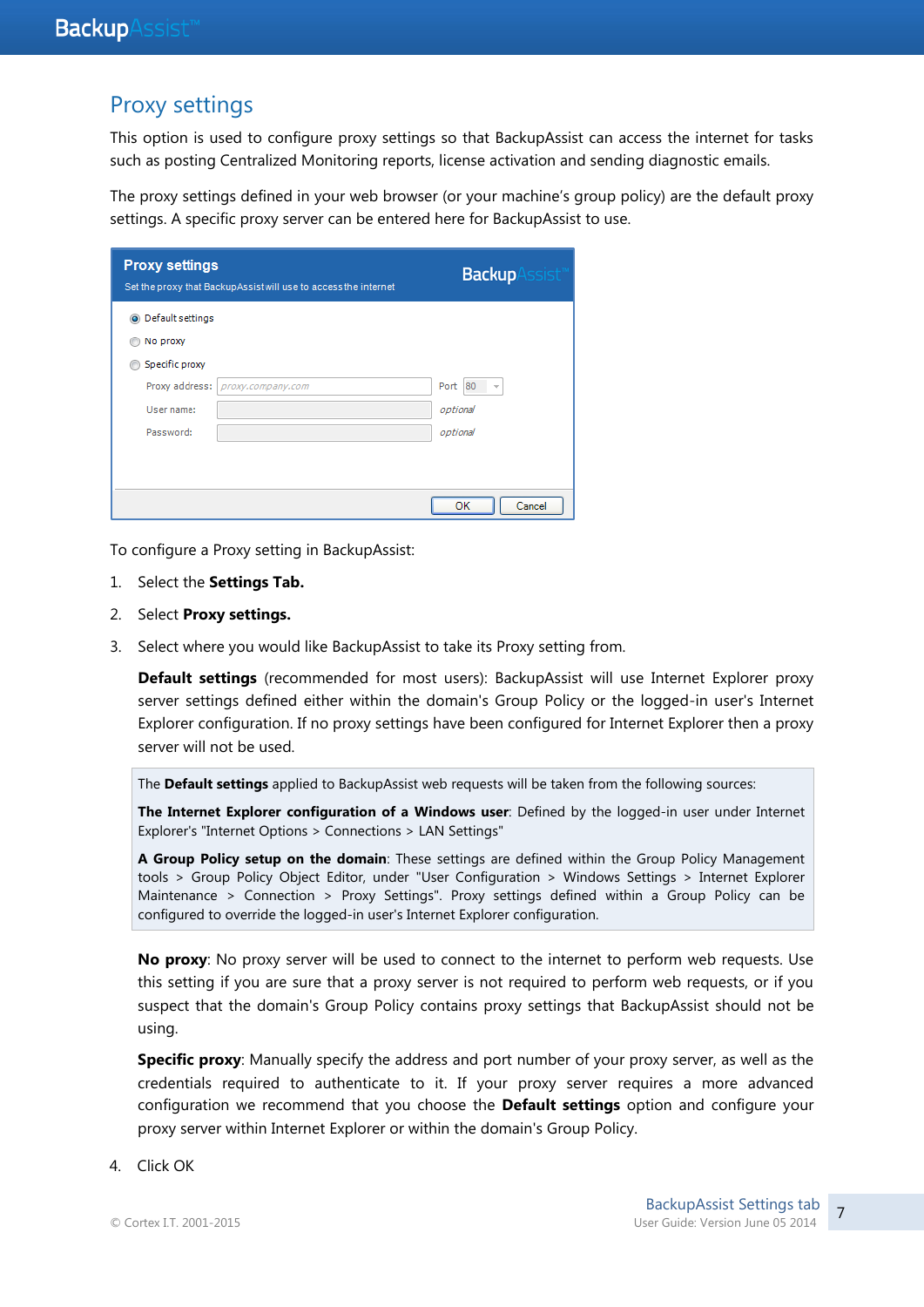## Windows settings

The Windows settings screen allows you to manage a selection of BackupAssist settings specific to Windows. Changes made here apply to all BackupAssist jobs that use the Windows setting.



#### **VSS timeout**

This option sets the maximum amount of time allowed for Windows to take a VSS snapshot, when a backup job begins. If the snapshot is not created within the time specified, then the backup will not take place. On slower machines, increasing this setting can improve the success rate of backups.

#### **Windows SystemState**

In previous versions of BackupAssist, Windows SystemState was called System State and it was available during the creation of a backup job. The Windows SystemState option is now selected by editing a backup job after it has been created.

To learn more see the **SystemState section** below.

#### **Embedded Exchange Mailbox job**

BackupAssist allows you to edit existing backup jobs using the Backup tab"s *Manage* screen. When you enable this option, an additional configuration will be added to the *Manage* screen called *Exchange Servers*. This option allows you to add an Exchange Mailbox Protection backup to an existing backup job. This feature applies to the older product, Exchange Mailbox Protection. Exchange Granular Restore is our recommended mailbox protection technology.

To learn more, visit our **Exchange Protection page**.

#### **Incremental backup tracking for System Protection**

System Protection creates a full backup the first time it runs. Subsequent backups are incremental. To create an incremental backup, BackupAssist scans and compares the data to be backed up and the data in the destination image to see what data changed. The process can take a long time, but when **Enable image tracking** is selected, System Protection backups record the changes to the data using a virtual snapshot. This means the backup job only needs to look at the snapshot to see what data changed. The result is significantly faster backups, therefore *Enable image tracking* is enabled by default.

To learn more, visit our article on making [faster incremental image backups.](http://www.backupassist.com/blog/support/fast-incremental-backups-for-system-protection/)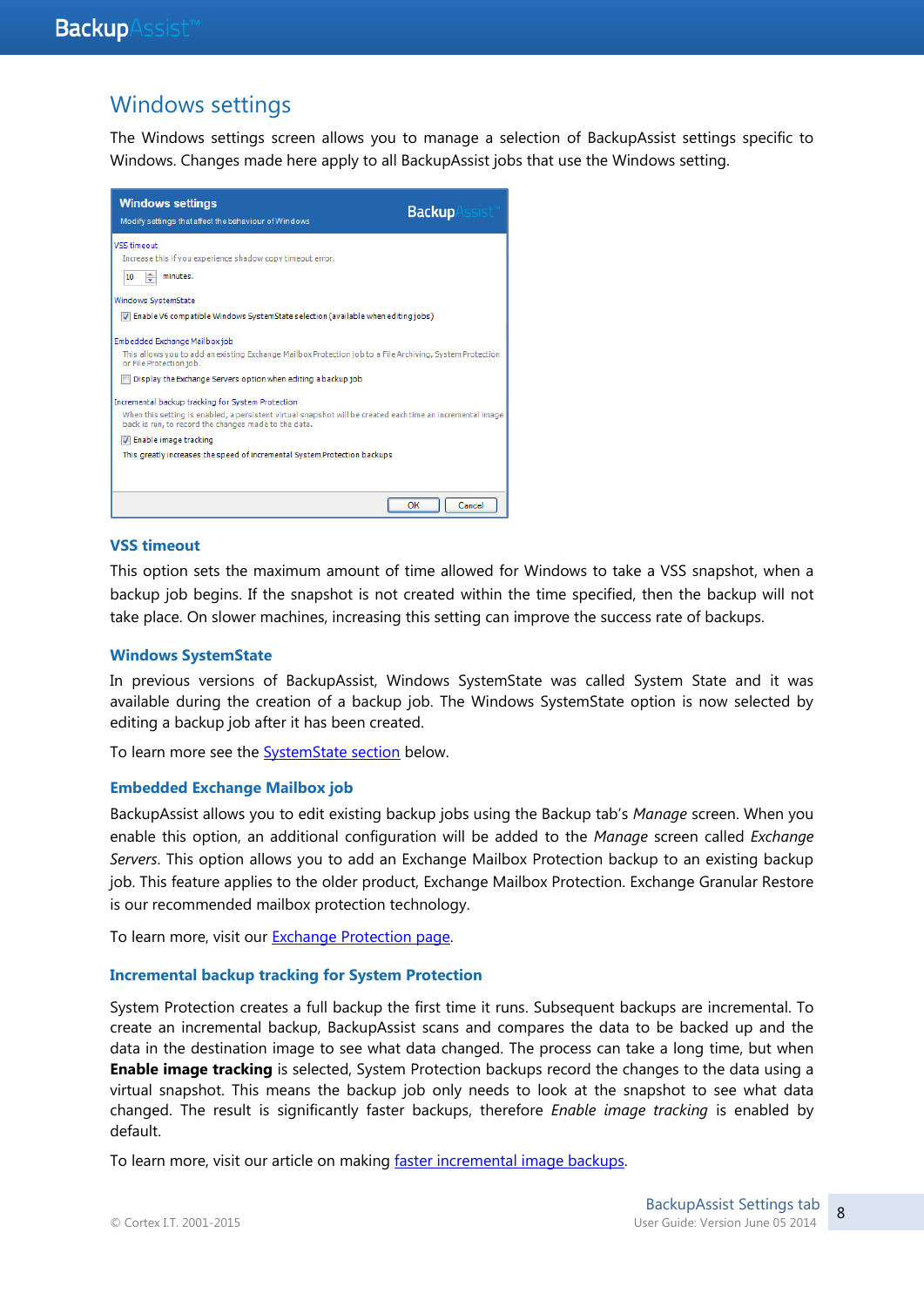## <span id="page-9-0"></span>Windows SystemState

#### **Overview**

A Windows SystemState backup contains some of the important files, registry values and settings that are used by the Windows operating system. It does NOT back up the operating system itself. This means a Windows SystemState backup can be used to restore the settings your computer had at an earlier point in time, but it will not allow you to recover your computer. A Windows SystemState backup can be helpful if your computer is encountering errors and you want to restore your settings to an earlier point in time, before the errors occurred.

Because Windows SystemState requires a functioning computer, and can only *restore* Windows settings, we recommend that a bare-metal backup is used. A bare-metal backup can restore Windows SystemState data, and it can ALSO be used to perform a *recovery* of your computer, when used with a Windows recovery environment, like RecoverAssist.

#### **Selecting Windows SystemState**

Windows SystemState can be selected after a backup job has been created, if you have enabled the *Windows settings*. The exceptions, considerations and steps required are explained below:

|                                            | <b>File Archiving, File</b><br><b>Protection and System</b><br><b>Protection backup jobs</b> | <b>File Archiving zip-</b><br>to-tape backup jobs | <b>File Protection Rsync</b><br>backup jobs |
|--------------------------------------------|----------------------------------------------------------------------------------------------|---------------------------------------------------|---------------------------------------------|
| During the creation of a<br>new backup job | NO.                                                                                          | <b>NO</b>                                         | <b>NO</b>                                   |
| By editing an existing<br>backup job       | YES, if enabled                                                                              | <b>YES</b>                                        | NO.                                         |

This table shows what backup jobs can include Windows SystemState.

#### **To enable Windows SystemState**:

- 1. Select the BackupAssist *Settings tab*.
- 2. Select *Windows settings***.**
- 3. Tick *Enable v6 compatible Windows SystemState selection***.**
- Backup jobs created in earlier versions of BackupAssist (that included System State) will have the setting enabled by default in BackupAssist v8.
- Zip-to-tape backup jobs will not need to enable this setting, to select Windows SystemState.

#### **To select Windows SystemState**:

- 1. Select the BackupAssist *Backup tab*, and then select the *Manage* menu.
- 2. Select the *backup job* that you want to modify, and then select *Edit* from the menu.
- 3. Select *Files and applications* from the left pane.
- 4. Select *Windows SystemState* at the top of the data selection pane.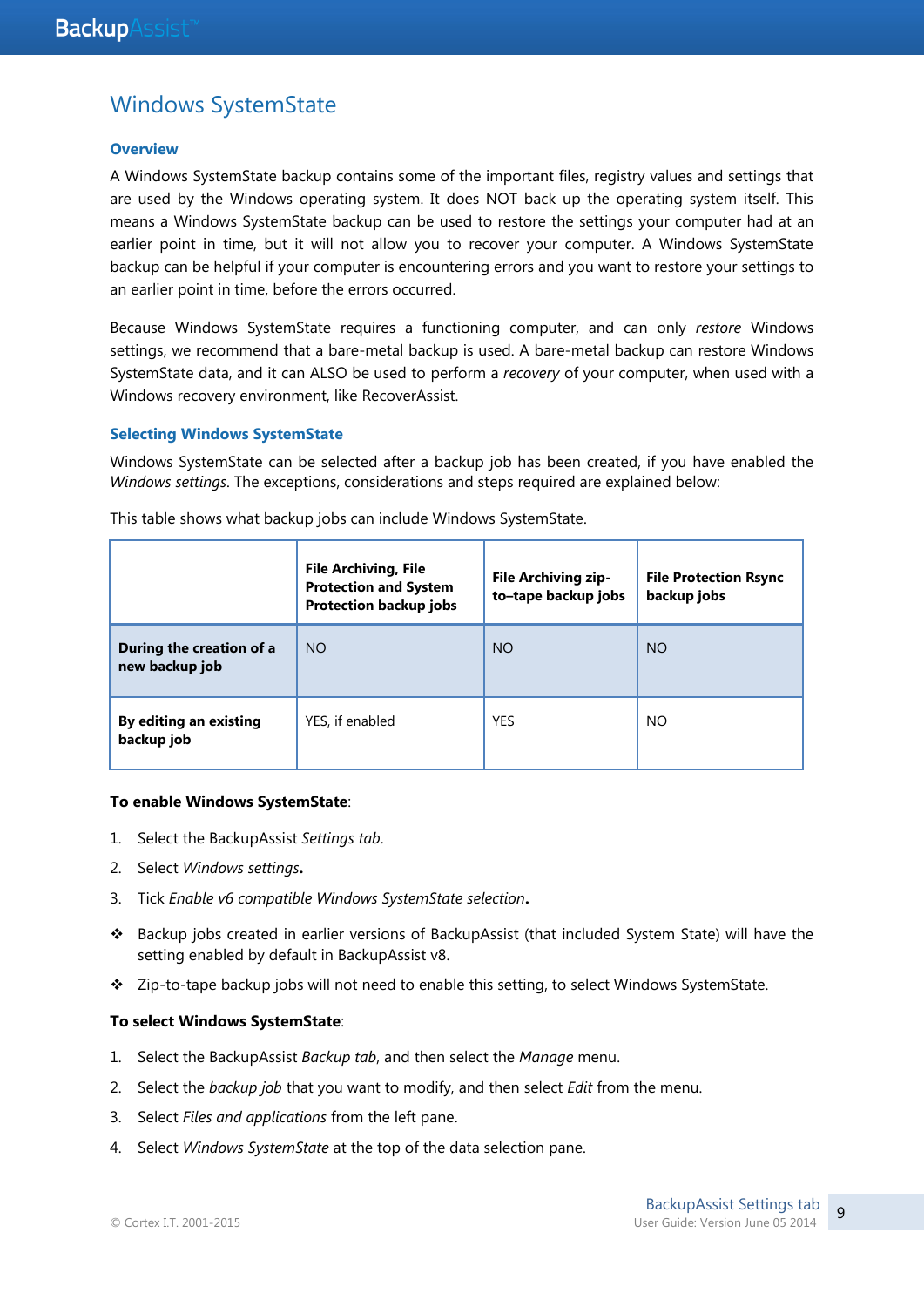## 3. The BackupAssist menu

The BackupAssist menu is available from all screens and can be used to perform specific tasks, provide user assistance and enter configurations that apply to your backup jobs.

| <b>File</b> |                      | Jobs <u>V</u> iew <u>S</u> ettings Help |  |  |  |  |
|-------------|----------------------|-----------------------------------------|--|--|--|--|
|             | <b>Backup</b> Assist |                                         |  |  |  |  |
|             |                      |                                         |  |  |  |  |

**Figure 1: The BackupAssist menu**

### File

#### **Import settings**

This option will prompt you to browse to the location of a saved settings file (created using *Export settings*). Once the file has been located, and OK selected, your current installation of BackupAssist will import the settings. This import will include your backup jobs but not the reports and history of your backups and restores.

#### **Export settings**

This option will prompt you to export the settings of your BackupAssist installation. It will save the settings as a file that will contain your current backup jobs and configurations.

| Export settings                                                                                                                                                   | <b>Backup</b> |
|-------------------------------------------------------------------------------------------------------------------------------------------------------------------|---------------|
| Please specify the file where to save your BackupAssist settings:                                                                                                 |               |
| All job settings and important global settings will be saved out to a file so that they<br>can later be imported at any time on any machine running BackupAssist. | Browse        |
|                                                                                                                                                                   | Cancel        |

**Figure 2: BackupAssist menu – Export settings**

## Jobs

This menu provides quick access to your backup jobs. Selecting a backup job from this menu will take you to the *Edit* view of the *Manage* screen, and add a menu item at the top, called **Job settings***.* The *Job Settings* menu can also be used to access the configurations of the backup job you selected.

| File | Jobs          | View | Settings             | Job settings | $He$ lp         |                      |                       |                                                                      |                     |             |  |
|------|---------------|------|----------------------|--------------|-----------------|----------------------|-----------------------|----------------------------------------------------------------------|---------------------|-------------|--|
|      | Backup/       |      |                      |              |                 |                      |                       |                                                                      |                     | <b>Help</b> |  |
|      |               |      | <b>C</b> Home        |              | $+$ New         |                      | $\equiv$ Manage       | ₩<br><b>Monitor</b>                                                  | $ \vec{x} $ Reports |             |  |
|      |               |      | 這                    |              |                 |                      |                       | Manage backup jobs $\rightarrow$ File Protection - RDX $\rightarrow$ |                     |             |  |
|      | $\mathbf{C}$  |      | $\triangleright$ Run |              | <b>而</b> Delete | Add desktop shortart |                       | $\Box$ Prepare media                                                 |                     |             |  |
|      | <b>Backup</b> |      | <b>Overview</b>      |              |                 | <b>Summary</b>       |                       |                                                                      |                     |             |  |
|      |               |      | <b>Destination</b>   |              |                 | Job name:            | File Protection - RDX |                                                                      |                     |             |  |

**Figure 3: BackupAssist menu- Job settings**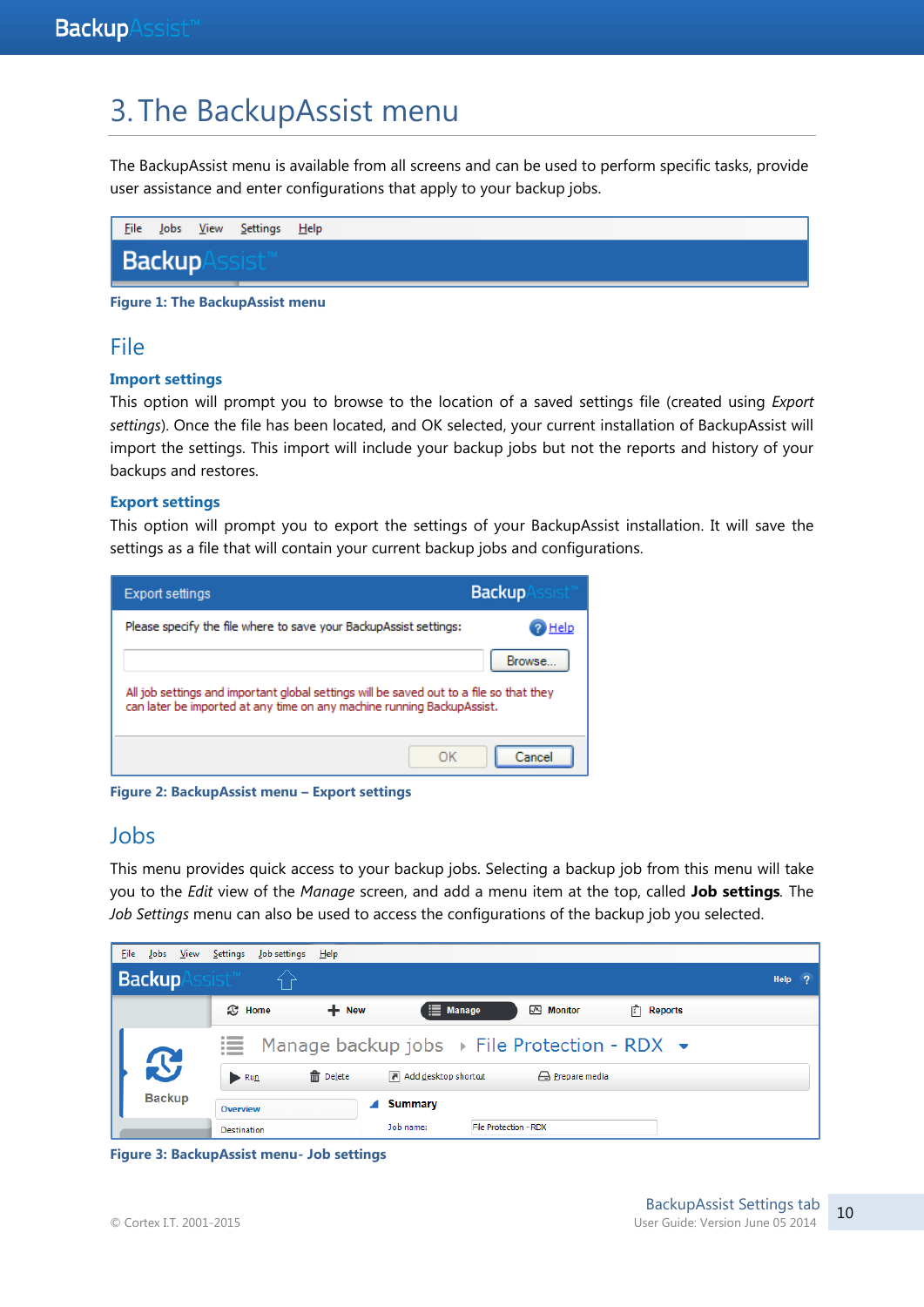### View

This menu provides a shortcut to all of the BackupAssist functions and tabs in one click. It also provides access to the BackupAssist **Events log**. The Events log is a list of all messages that have been sent to the Windows Event Log by BackupAssist.

| File | <b>Jobs</b>    | View | <b>Settings</b><br>Help        |                                                 |                                                                                                                                                   |                                          |
|------|----------------|------|--------------------------------|-------------------------------------------------|---------------------------------------------------------------------------------------------------------------------------------------------------|------------------------------------------|
|      | <b>Backup</b>  |      |                                |                                                 |                                                                                                                                                   | $\overline{2}$<br><b>Help</b>            |
|      |                |      | <b>Events Log</b>              |                                                 |                                                                                                                                                   |                                          |
|      |                |      | Display the last               | 500<br>events<br>$\overline{\phantom{a}}$       |                                                                                                                                                   | Auto refresh                             |
|      |                |      | All                            | $\blacktriangleright$ $\blacktriangleleft$<br>▼ |                                                                                                                                                   |                                          |
|      |                |      | <b>Error</b> level             | Date                                            | Event                                                                                                                                             | Category                                 |
|      | Backup         |      | <b>O</b> Info<br><b>O</b> Info | 27/02/2013 1:39 PM<br>27/02/2013 1:39 PM        | Language detected as en-US<br>BackupAssist console started                                                                                        | WindowsImageBackup<br>BackupAssist       |
|      |                |      | A Warning<br>A Warning         | 27/02/2013 1:26 PM<br>7/12/2012 10:14 AM        | Missing field 'vssComponents' in type 'CortexIT.FileCatalogue.Backup<br>Missing field 'vssComponents' in type 'CortexIT.FileCatalogue.Backup      | SettingsSerializer<br>SettingsSerializer |
|      |                |      | <b>A</b> Warning               | 7/12/2012 10:14 AM                              | Missing field 'vssComponents' in type 'CortexIT.FileCatalogue.Backup                                                                              | SettingsSerializer                       |
|      |                |      | <b>X</b> Error                 | 27/02/2013 1:32 PM                              | Method XEPTN: !Couldn't recreate SettingsBase object 'CortexIT.BA                                                                                 | <b>StaticSettings</b>                    |
|      |                |      | <b>Major</b>                   | 27/02/2013 1:26 PM                              | New notification added of type CortexIT.BA.Notifications.Maintenanc                                                                               | UI                                       |
|      |                |      | <b>Major</b>                   | 27/02/2013 1:26 PM                              | New notification added of type CortexIT.BA.Notifications.ReportNotifi UI                                                                          |                                          |
|      | <b>Restore</b> |      | <b>Major</b><br><b>Major</b>   | 27/02/2013 1:26 PM<br>27/02/2013 1:26 PM        | New notification added of type CortexIT.BA.Notifications.ReportNotifi UI<br>New notification added of type CortexIT.BA.Notifications.ReportNotifi | UI                                       |
|      |                |      | <b>A</b> Warning               | 27/02/2013 1:26 PM                              | Missing field 'vssComponents' in type 'CortexIT.FileCatalogue.Backup                                                                              | SettingsSerializer                       |

**Figure 4: BackupAssist View menu – Events log**

## **Settings**

This menu provides access to the options available in the *Settings tab*. Refer to the [Settings](#page-3-0) tab section of this whitepaper for an explanation of the options available.

## **Help**

This menu provides access to the following BackupAssist help resources:

#### **Welcome**

Selecting Welcome will take you to the BackupAssist Welcome Screen. The Welcome Screen will give you an introduction to BackupAssist's features and explain how they work.

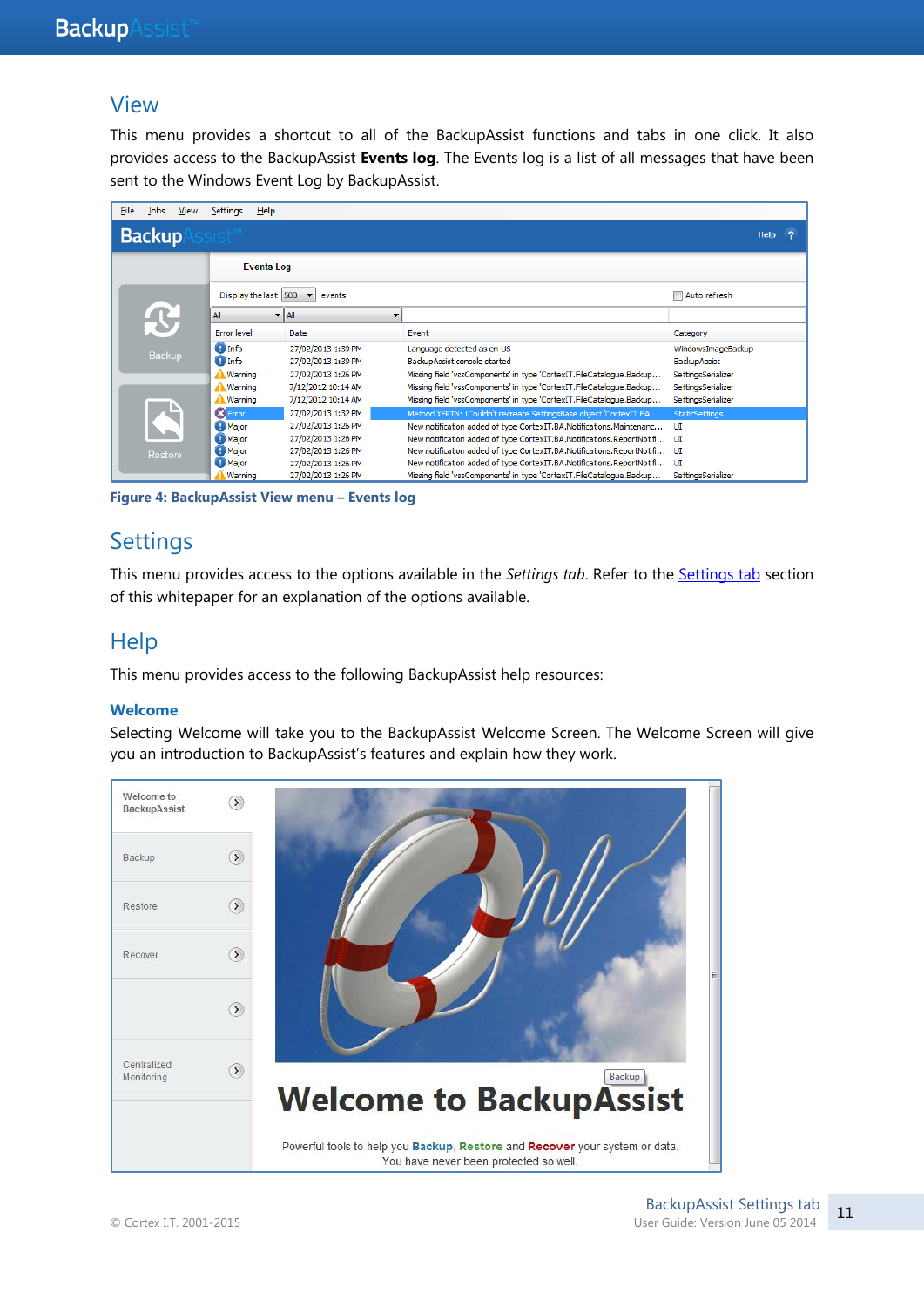#### **Help**

The Help menu will take you to the help files contained within BackupAssist. The HTML help files contain extensive information about the tools and features available.



**Figure 5: BackupAssist HTML Help**

HTML help can also be opened using the blue help icon  $\bullet$  on the top right of BackupAssist. If a help icon appears within a screen, it will take you to the help section that refers specifically to that screen.

#### **Feedback and Support**

Selecting this option will open a window with two options:

- *Help file* This link will take you to the BackupAssist HTML help files (shown above).
- *Contact support* This opens an email submission for BackupAssist Support. The email has an option to attach a diagnostic file containing system information, BackupAssist"s settings and error message details. If support is required, we request that you use this tool to submit your support request so that our technical team can better assist you.

#### **Troubleshooting tools**

 *Cleanup Service* – This is a support tool to be used on consultation with BackupAssist Technical Support. The tool will be used if there are problems with backup jobs starting.

#### **Licensing**

This menu item lists the BackupAssist products you have and how many days are left for each license. It provides links to purchase licenses online and activate products by entering BackupAssist keys.

#### **About**

This menu item will display the version of BackupAssist that is currently installed. There is also a link to email BackupAssist Support. If you are using a trail version of BackupAssist, you will be shown how many days you have left with a link to purchase a license.